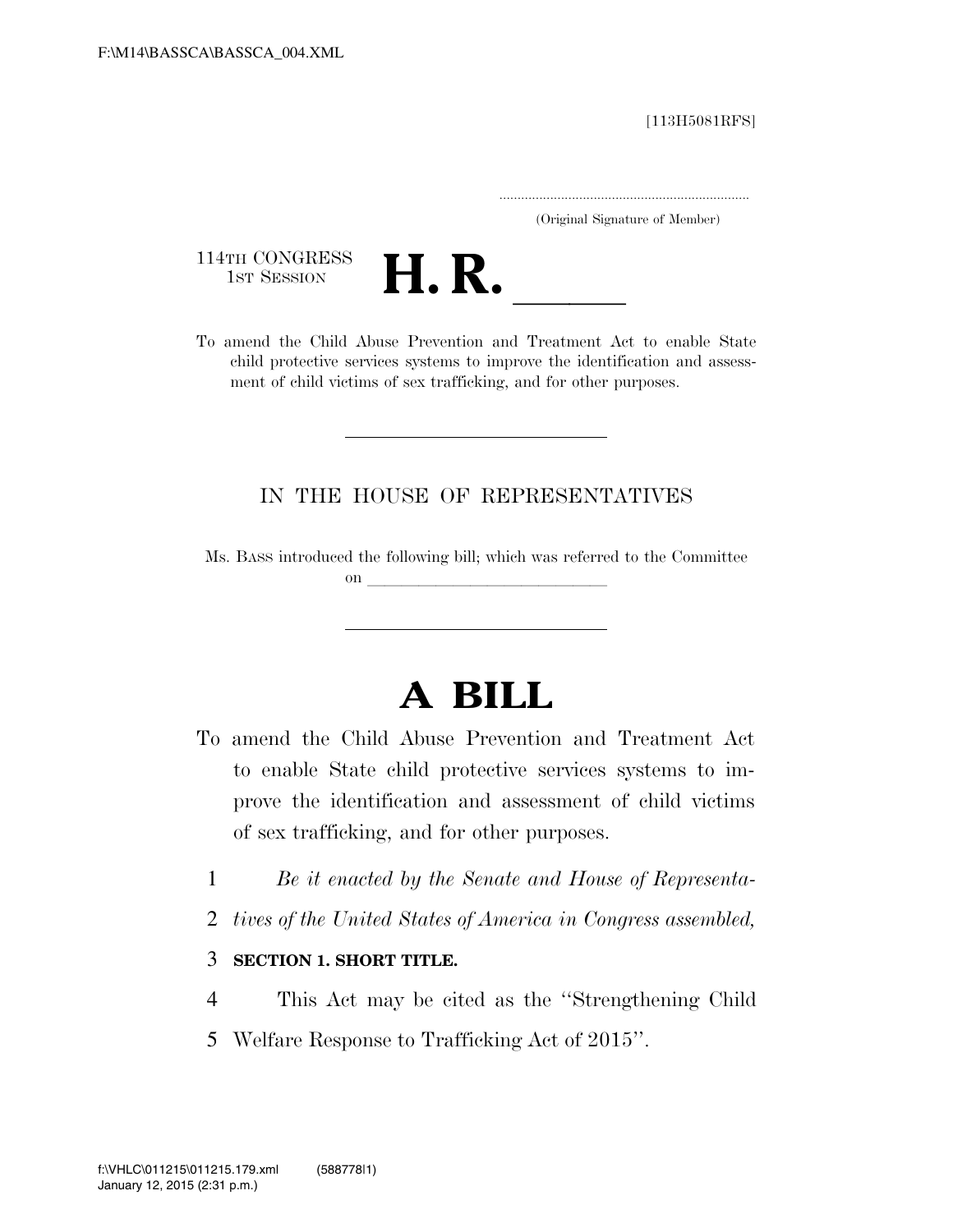$\mathfrak{D}$ 

## **SEC. 2. CAPTA AMENDMENTS.**  Section 106 of the Child Abuse Prevention and Treatment Act (42 U.S.C. 5106a) is amended— 4 (1) in subsection (b)— 5 (A) in paragraph  $(2)(B)$ — (i) by striking ''and'' at the end of clause (xxii); and (ii) by adding at the end the fol- lowing: 10  $''(x\nxiv)$  provisions and procedures to identify and assess reports involving chil- dren who are sex trafficking victims, and which may include provisions and proce- dures to identify and assess reports involv- ing children who are victims of severe forms of trafficking in persons described in section of 103(9)(B) of the Trafficking 18 Victims Protection Act of 2000 (22 U.S.C. 19  $7102(9)(B)$ ; 20  $\frac{1}{20}$   $\frac{1}{20}$   $\frac{1}{20}$  provisions and procedures for training representatives of the State child protective services systems about identi- fying and assessing children who are sex trafficking victims, and which may include provisions and procedures for such training with respect to children who are victims of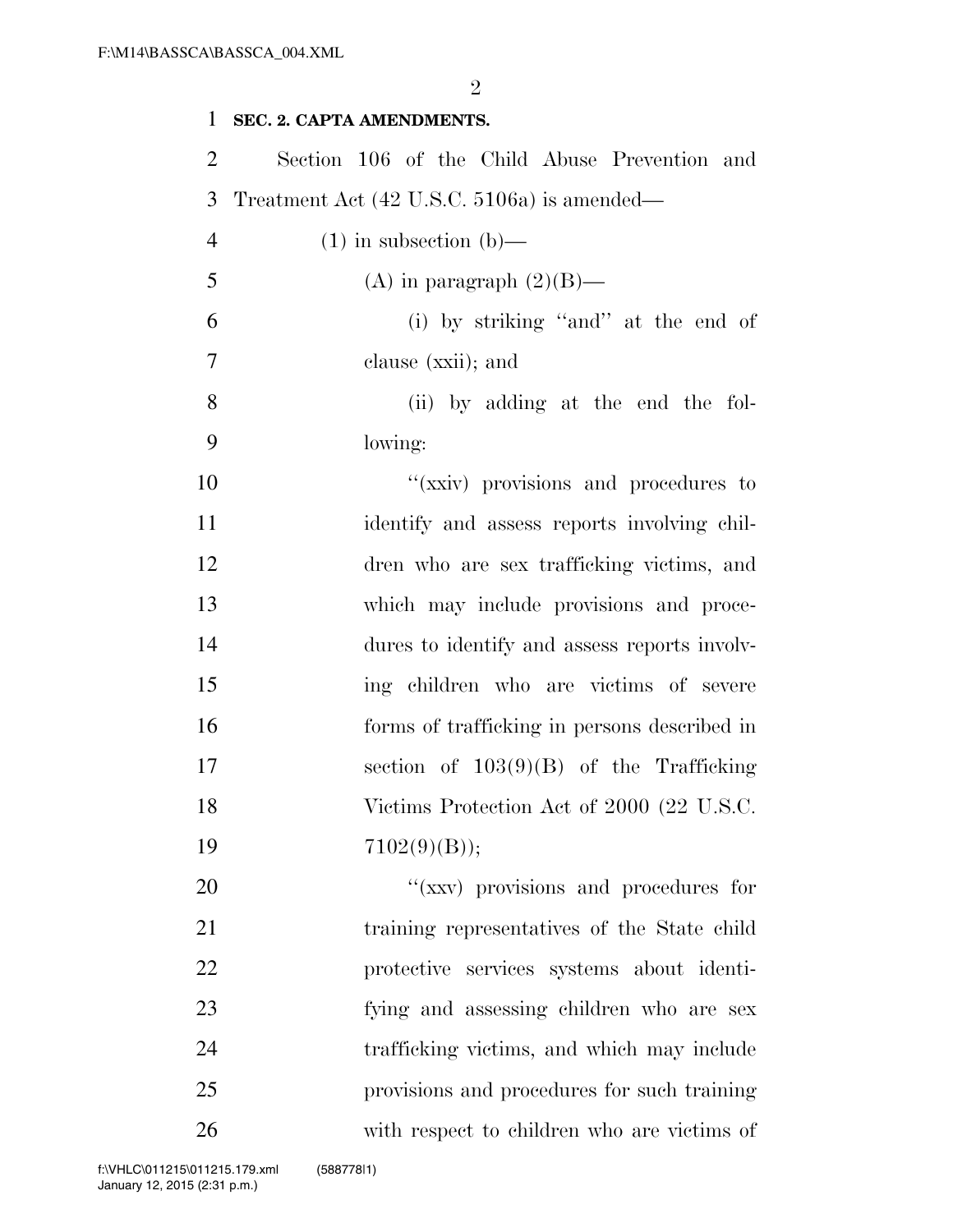| $\mathbf{1}$   | severe forms of trafficking in persons de-     |
|----------------|------------------------------------------------|
| $\overline{2}$ | scribed in section of $103(9)(B)$ of the       |
| 3              | Trafficking Victims Protection Act of 2000     |
| $\overline{4}$ | $(22 \text{ U.S.C. } 7102(9)(\text{B}))$ ; and |
| 5              | "(xxvi) provisions and procedures for          |
| 6              | identifying services (including the services   |
| 7              | provided by State law enforcement offi-        |
| 8              | cials, the State juvenile justice system, and  |
| 9              | social service agencies, such as runaway       |
| 10             | and homeless youth shelters) and proce-        |
| 11             | dures for appropriate referral to address      |
| 12             | the needs of children who are sex traf-        |
| 13             | ficking victims, and which may include         |
| 14             | provisions and procedures for the identi-      |
| 15             | fication of such services and procedures       |
| 16             | with respect to children who are victims of    |
| 17             | severe forms of trafficking in persons de-     |
| 18             | scribed in section of $103(9)(B)$ of the       |
| 19             | Trafficking Victims Protection Act of 2000     |
| 20             | $(22 \text{ U.S.C. } 7102(9)(\text{B}));$ ";   |
| 21             | (B) in paragraph $(2)(D)$ —                    |
| 22             | (i) by striking "and" at the end of            |
| 23             | clause $(v)$ ;                                 |
| 24             | (ii) by inserting "and" at the end of          |
| 25             | clause (vi); and                               |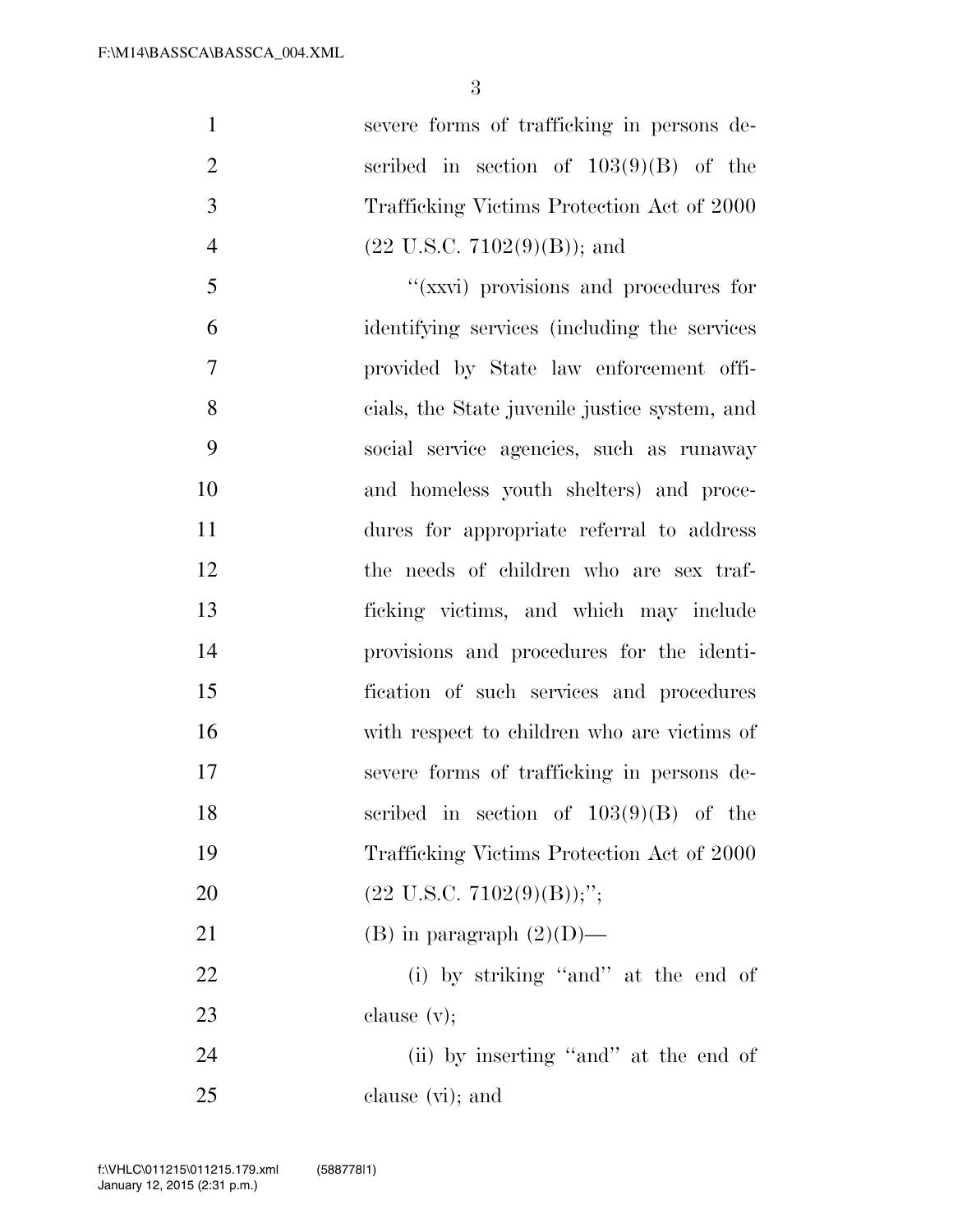| $\mathbf{1}$   | (iii) by adding at the end the fol-                       |
|----------------|-----------------------------------------------------------|
| $\overline{2}$ | lowing:                                                   |
| 3              | "(vii) the provisions and procedures                      |
| $\overline{4}$ | described in clauses (xxiv) and (xxvi) of                 |
| 5              | subparagraph $(B)$ ;"; and                                |
| 6              | $(C)$ in paragraph $(4)$ —                                |
| $\overline{7}$ | (i) by striking "and" at the end of                       |
| 8              | subparagraph $(A)$ ;                                      |
| 9              | (ii) by striking the period at the end                    |
| 10             | of subparagraph (B) and inserting ";                      |
| 11             | and"; and                                                 |
| 12             | (iii) by adding at the end the fol-                       |
| 13             | lowing:                                                   |
| 14             | "(C) SEX TRAFFICKING VICTIM.—The                          |
| 15             | term 'sex trafficking victim' means a victim              |
| 16             | $of$ —                                                    |
| 17             | $``(i)$ sex trafficking (as defined in sec-               |
| 18             | tion $103(10)$ of the Trafficking Victims                 |
| 19             | Act of 2000 (22 U.S.C.<br>Protection                      |
| 20             | $7102(10))$ ; or                                          |
| 21             | "(ii) a severe form of trafficking in                     |
| 22             | persons described in section $103(9)(A)$ of               |
| 23             | such Act $(22 \text{ U.S.C. } 7102(9)(\text{A})).$ "; and |
| 24             | $(2)$ in subsection (d), by adding at the end the         |
| 25             | following:                                                |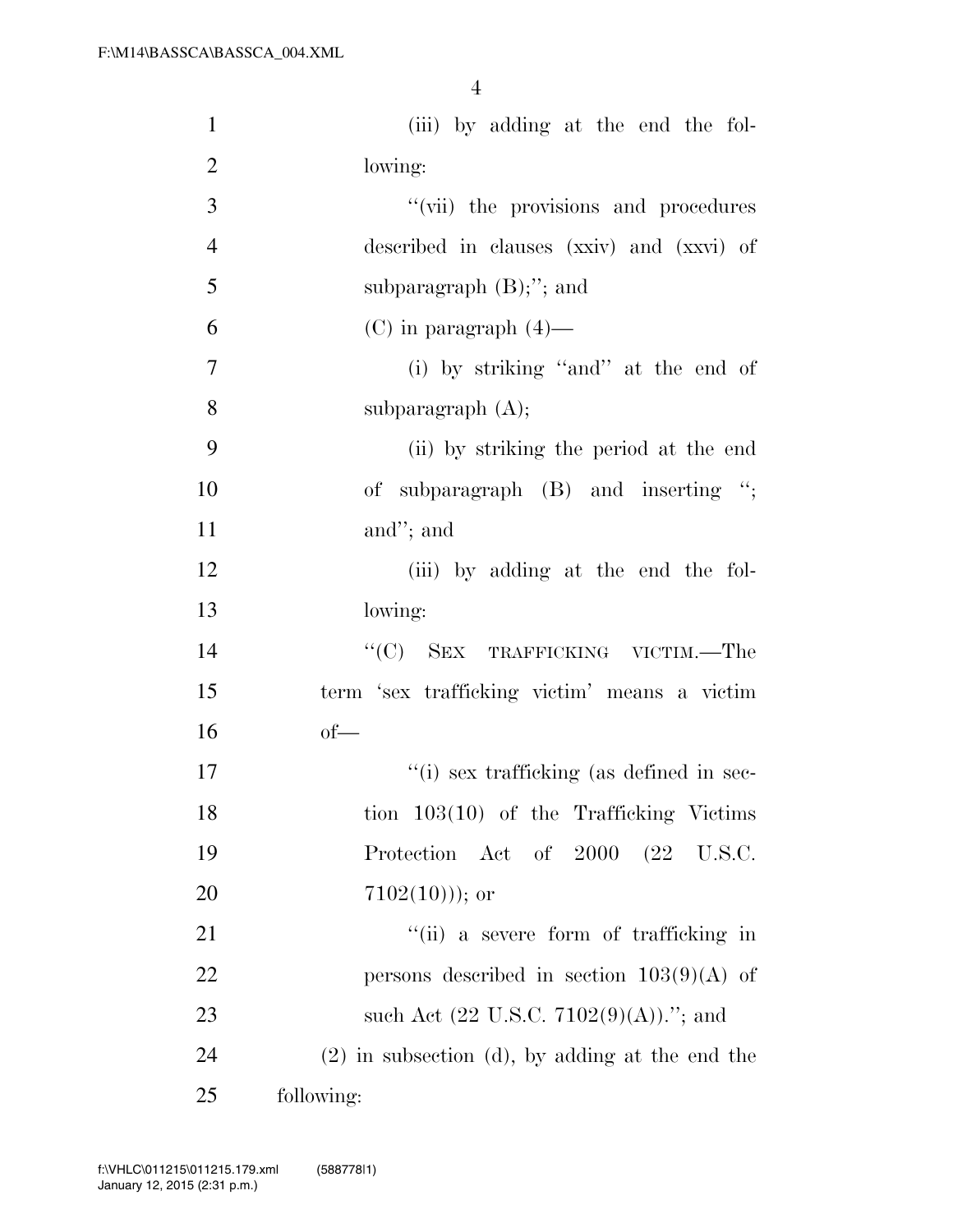| $\mathbf{1}$   | $\lq(17)$ The number of children identified under         |
|----------------|-----------------------------------------------------------|
| $\overline{2}$ | clause (xxiv) of subsection $(b)(2)(B)$ , and of such     |
| 3              | children—                                                 |
| $\overline{4}$ | $\lq\lq$ the number identified as sex traf-               |
| 5              | ficking victims (as defined in subsection                 |
| 6              | $(b)(4)(C)$ ; and                                         |
| $\overline{7}$ | $\lq\lq$ (B) in the case of a State that has provi-       |
| 8              | sions and procedures to identify children who             |
| 9              | are victims of severe forms of trafficking in per-        |
| 10             | sons described in section $103(9)(B)$ of the Traf-        |
| 11             | ficking Victims Protection Act of 2000 (22)               |
| 12             | U.S.C. $7102(9)(B)$ , the number so identified.".         |
| 13             | SEC. 3. REPORT TO CONGRESS.                               |
| 14             | (a) REPORT.—Not later than 1 year after the date          |
| 15             | of the enactment of this Act, the Secretary of Health and |
| 16             | Human Services shall submit to the Committee on Edu-      |
| 17             | cation and the Workforce of the House of Representatives  |
| 18             | and the Committee on Health, Education, Labor, and        |
| 19             | Pension of the Senate, a report that—                     |
| 20             | (1) describes the specific type and prevalence of         |
| 21             | severe form of trafficking in persons to which chil-      |
| 22             | dren who are identified for services or intervention      |
|                |                                                           |
| 23             | under the placement, care, or supervision of State,       |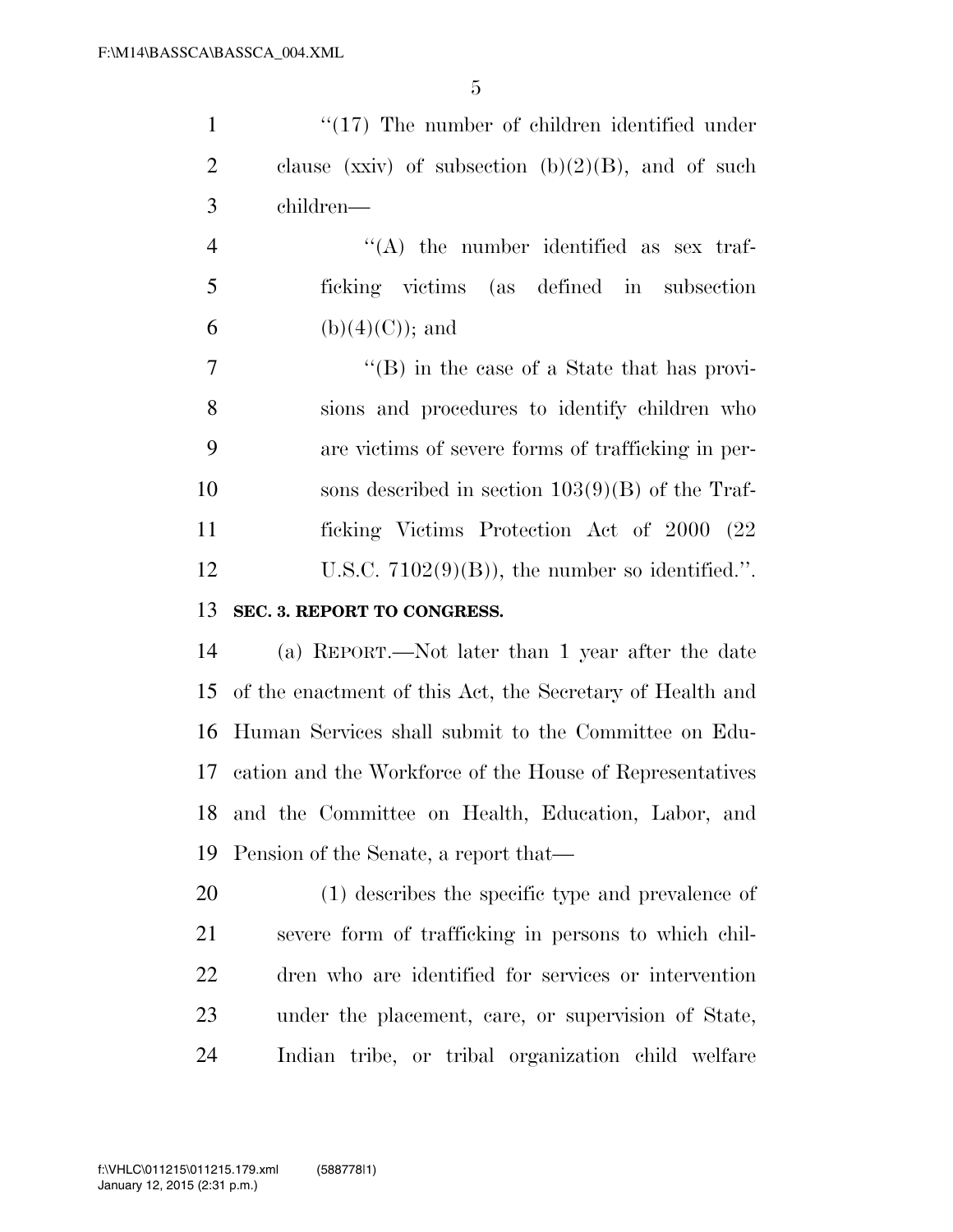| $\mathbf{1}$   | agencies have been subjected as of the date of enact-  |
|----------------|--------------------------------------------------------|
| $\overline{2}$ | ment of this Act;                                      |
| 3              | (2) summarizes the practices and protocols uti-        |
| $\overline{4}$ | lized by States to identify and serve—                 |
| 5              | (A) under section $106(b)(2)(B)$ of the                |
| 6              | Child Abuse Prevention and Treatment Act (42)          |
| 7              | U.S.C. $5106a(b)(2)(B)$ , children who are vic-        |
| 8              | tims of trafficking; and                               |
| 9              | (B) children who are at risk of becoming               |
| 10             | victims of trafficking; and                            |
| 11             | (3) specifies any barriers in Federal laws or          |
| 12             | regulations that may prevent identification and as-    |
| 13             | sessment of children who are victims of trafficking,   |
| 14             | including an evaluation of the extent to which States  |
| 15             | are able to address the needs of such trafficked chil- |
| 16             | dren without altering the definition of child abuse    |
| 17             | and neglect under section 3 of the Child Abuse Pre-    |
| 18             | vention and Treatment Act (42 U.S.C. 5101 note).       |
| 19             | (b) DEFINITIONS.—For purposes of this section:         |
| 20             | (1) SEVERE FORM OF TRAFFICKING IN PER-                 |
| 21             | sons.—The term "severe form of trafficking in per-     |
| 22             | sons" has the meaning given the term in section        |
| 23             | $103(9)$ of the Trafficking Victims Protection Act of  |
| 24             | $2000$ (22 U.S.C. 7102(9)).                            |